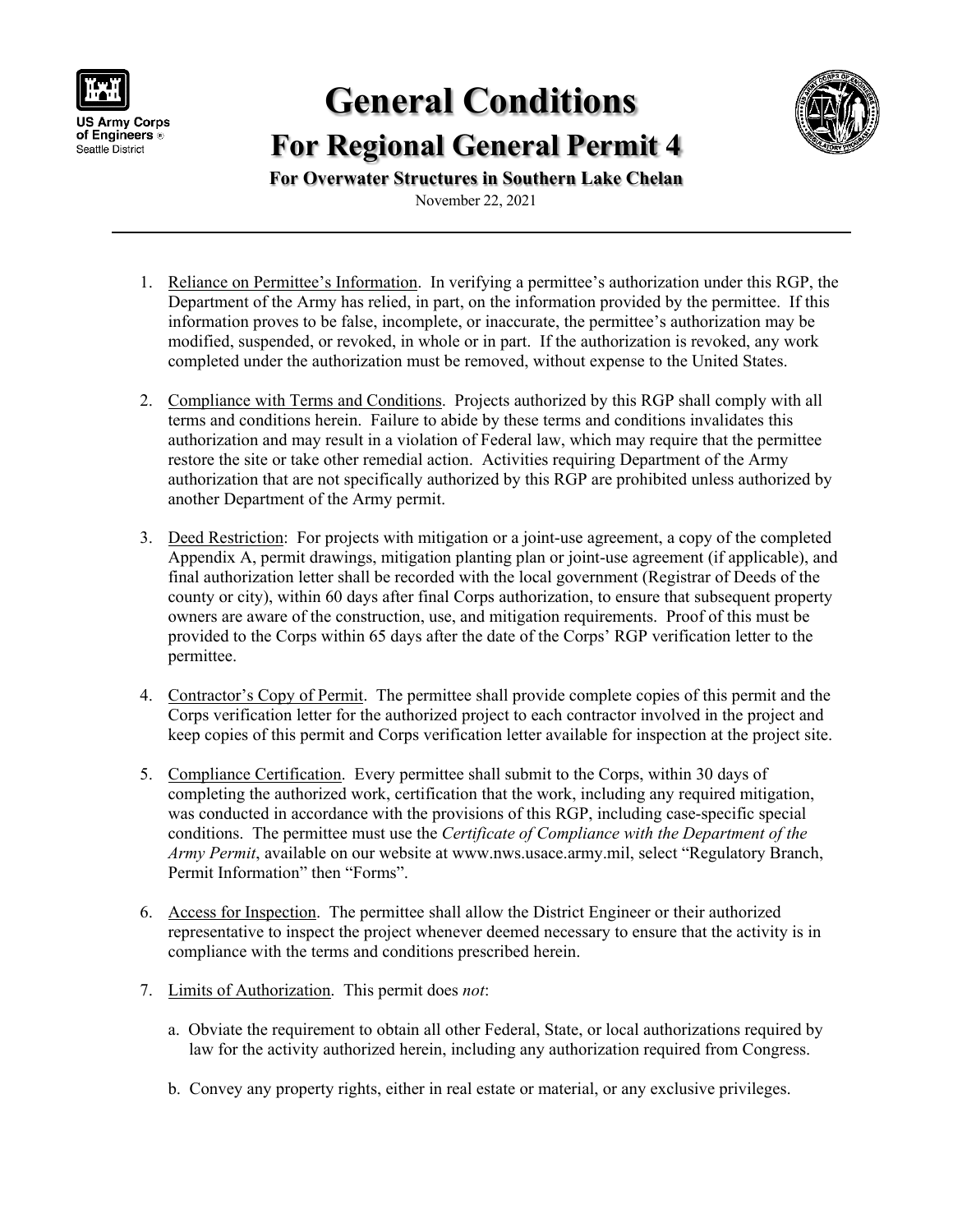- c. Authorize any injury to property, invasion of rights, or any infringement of Federal, State, or local laws or regulations.
- d. Authorize the interference with any existing or proposed Federal project.
- 8. Limits of Federal Liability. This permit is not an approval of the design features of any authorized project or an implication that such project is adequate for the intended purpose; a Department of the Army permit merely expresses the consent of the Federal Government to conduct the proposed work insofar as public rights are concerned. In issuing this RGP, the Federal Government does not assume any liability for the following:
	- a. Design or construction deficiencies associated with the authorized work.
	- b. Damages to the permitted project or uses thereof as a result of other permitted activities or from natural causes, such as flooding.
	- c. Damages to persons, property, or to other permitted or unauthorized activities or structures caused by the activity authorized by this permit.
	- d. Damages associated with any future modification, suspension, or revocation of this permit.
	- e. The removal, relocation, or alteration of any structure or work in navigable waters of the United States ordered by the Secretary of the Army or their authorized representative.
	- f. Damage to the permitted project or uses thereof as a result of current or future activities undertaken by, or on behalf of, the United States in the public interest.
- 9. Tribal Rights. No activity may impair reserved tribal rights, including, but not limited to, reserved water rights and treaty fishing and hunting rights.
- 10. State-Owned Aquatic Lands. Projects proposed on state-owned aquatic lands will require a Use Authorization from the Washington Department of Natural Resources. Applicants should call (360) 902-1100 for more information.
- 11. Obstruction of Navigation. The permittee understands and agrees that, if future operations by the United States require the removal, relocation, or other alteration of the work herein authorized, or if, in the opinion of the Secretary of the Army or their authorized representative, said structure or work unreasonably obstructs the full and free use of navigable waters of the United States, the permittee shall, upon due notice from the Corps, remove, relocate, or alter the obstructions caused thereby, without expense to the United States. If the permittee fails to comply with the direction of the Corps, the District Engineer may restore the navigable capacity of the waterway, by contract or otherwise, and recover the cost thereof from the permittee.
- 12. Stability. The permittee shall design projects to be stable against the forces of flowing water, wave action, and the wake of passing vessels.
- 13. Maintenance. The permittee shall properly maintain all authorized structures, including maintenance necessary to ensure public safety. The permittee must obtain the appropriate authorization from the Corps before maintenance work occurs. This RGP or Nationwide Permit 3 may authorize any required maintenance activities on the structures authorized by this RGP.
- 14. Marking Structures. The permittee shall install and maintain any lights, signals, or other appropriate markers necessary to clearly designate the location of structures or work that might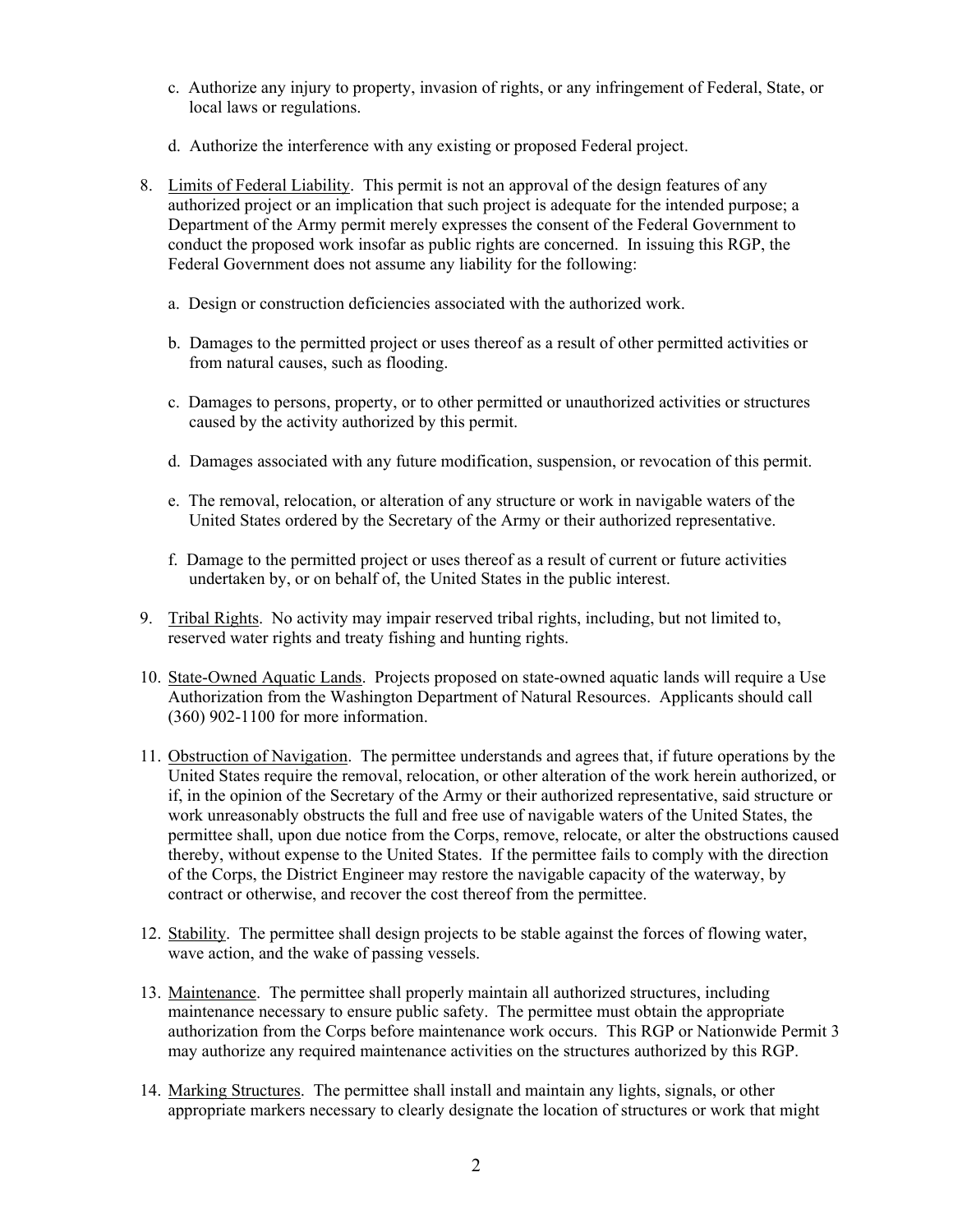pose a hazard to public safety. Permittees shall abide by U.S. Coast Guard requirements concerning the marking of structures and work in navigable waters of the United States.

- 15. Endangered Species. This RGP does not authorize any activity that is likely to jeopardize the continued existence of a threatened or endangered species or a species proposed for such designation, as identified under the Endangered Species Act.
- 16. Essential Fish Habitat. This RGP does not authorize any activity that may adversely affect Essential Fish Habitat as defined under the Magnuson-Stevens Fishery Conservation and Management Act.
- 17. Historic Properties. This RGP does not authorize any activity that may affect historic properties listed, or eligible for listing, in the National Register of Historic Places (NRHP) until the provisions of 33 CFR 325, Appendix C, have been satisfied. Historic properties include prehistoric and historic archeological sites, and areas or structures of cultural interest. A prospective permittee must notify the District Engineer if the proposed activity may affect an historic property that is listed, eligible for listing, or may be eligible for listing in the NRHP, and shall not begin the activity until notified by the District Engineer that the requirements of the National Historic Preservation Act have been satisfied and that the activity is authorized. If a previously unknown historic property is encountered during work authorized by this RGP, the permittee shall immediately cease all ground disturbing activities in the immediate area and notify the Corps within 1 business day of discovery. The permittee shall perform any work required by the Corps in accordance with Section 106 of the National Historic Preservation Act and Corps regulations and avoid any further impact to the property until the District Engineer verifies that the requirements of 33 CFR Part 325, Appendix C, have been satisfied.
- 18. Water Quality Standards. All activities authorized herein that involve a discharge into waters of the United States shall, at all times, remain consistent with the Department of Ecology Water Quality Certification (Order #7536) enclosure, all applicable water quality standards, effluent limitations and standards of performance, prohibitions, pretreatment standards, and management practices established pursuant to the Clean Water Act (P.L. 92-500; 86 Stat. 816) or pursuant to applicable State and local law.
- 19. Soil Erosion and Sediment Controls. The permittee shall use and maintain appropriate erosion and sediment controls in effective operating condition and permanently stabilize all exposed soil and other fills, including any work below the ordinary high water mark at the earliest practicable date using native vegetation to the maximum extent practicable. The permittee shall remove all installed controls as soon as they are no longer needed to control erosion or sediment.
- 20. Aquatic Life Movements. The permittee shall not substantially disrupt the necessary life-cycle movement of those species of aquatic life indigenous to the waterbody, including those species that normally migrate through the area.
- 21. Management of Water Flows. To the maximum extent practicable, the activity must be designed to maintain downstream flow conditions. Furthermore, the activity shall not permanently restrict or impede the passage of normal or expected high flows. The permittee should limit the work conducted in waters of the United States to low- or no-flow periods.
- 22. Water Supply Intakes. The permittee shall ensure that activities authorized by this RGP have no more than a minimal adverse impact on public water supply intakes.